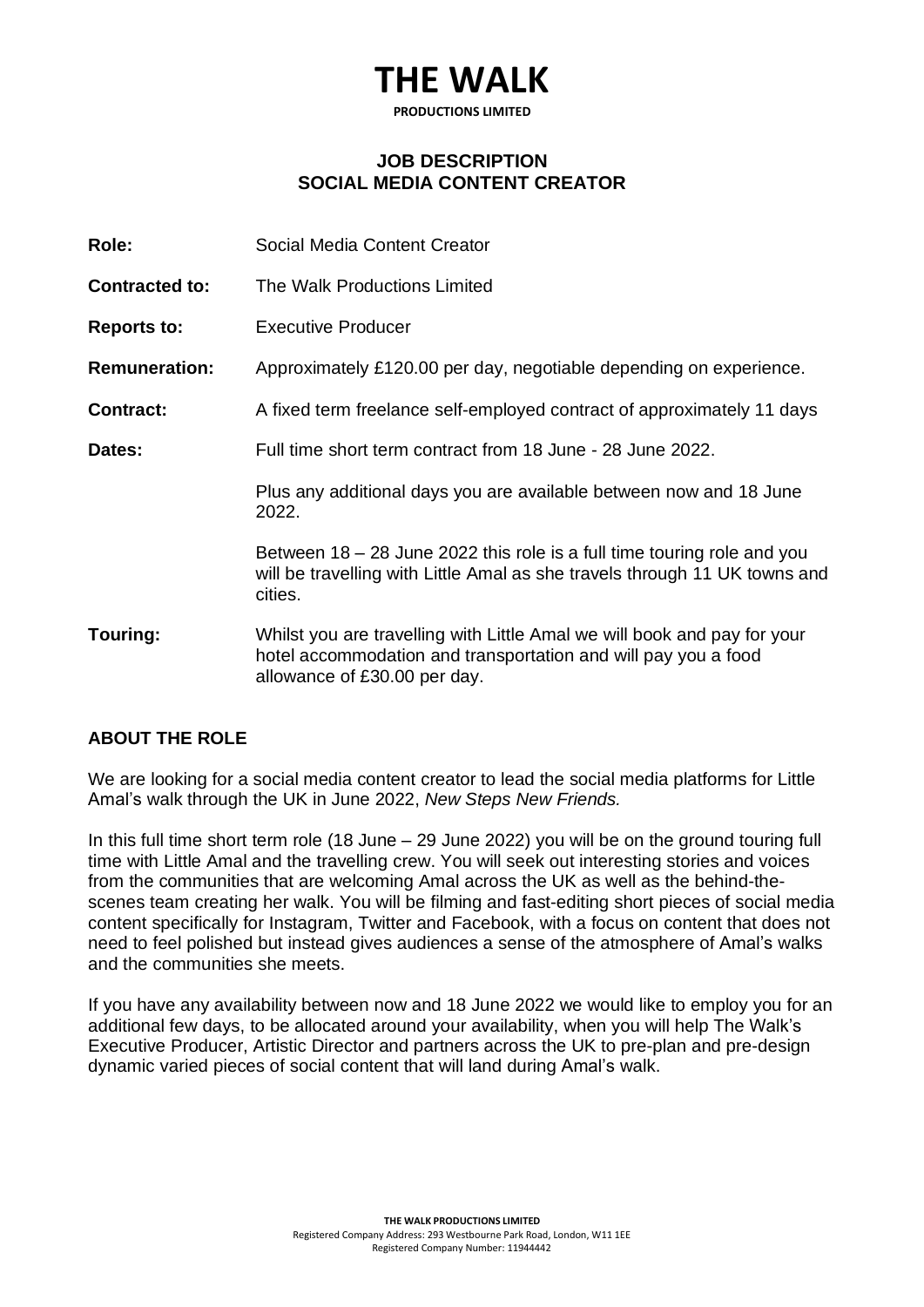# **THE WALK**

**PRODUCTIONS LIMITED**

You will be an excellent storyteller and people person, an engaging speaker with good interviewing skills, have a great eye for interesting stories and care deeply about bringing forward voices that are often not given the opportunity to tell their story.

You will be working alongside a videographer who will also be on the ground full time from 18 – 28 June 2022. They will be creating more polished short films which should complement the direct-to-platform pieces of content that you will be creating.

We are looking for someone able work at a fast pace and high capacity. We encourage you to make the role your own and to be curious about how it could be shaped.

We aim to create environments where all team members have the means, the confidence, the available channels to suggest, criticize and enhance our work – to add to collective thinking and practice their particular experience, skill and vision.

#### **ABOUT THE WALK PRODUCTIONS**

The Walk Productions creates large scale public art works at the highest artistic level designed to challenge assumptions, rethink narratives and provoke change.

At the heart of our first production 'The Walk' was Little Amal - a 3.5 meter tall puppet of a refugee child – who travelled 4 months across 8,000km from the border of Syria to a new home in Manchester, UK. Her walk has been described in the UK press as 'the most ambitious public art project ever attempted' and 'the best theatre event of 2021'.

Over the course of her walk 875,000 people engaged with Amal's story in the countries she visited, and millions more were reached online.

We believe that art is an essential means of tackling urgent issues. To face the world's biggest problems and encourage lasting change through creativity, we need to dream big and act boldly. **[walkwithamal.org](http://walkwithamal.org/)**

#### **APPLICATION PROCESS**

Applications should be made immediately but no later than 8pm on Monday 13 June 2022. Please send a short email to [sarah@littleamal.org](mailto:sarah@littleamal.org) describing why you are interested in the role, confirming your availability and giving a few examples of your past work that achieved similar results to what we are looking for.

Please attach a short CV or show reel to your email.

**EQUALITY AND DIVERSITY**